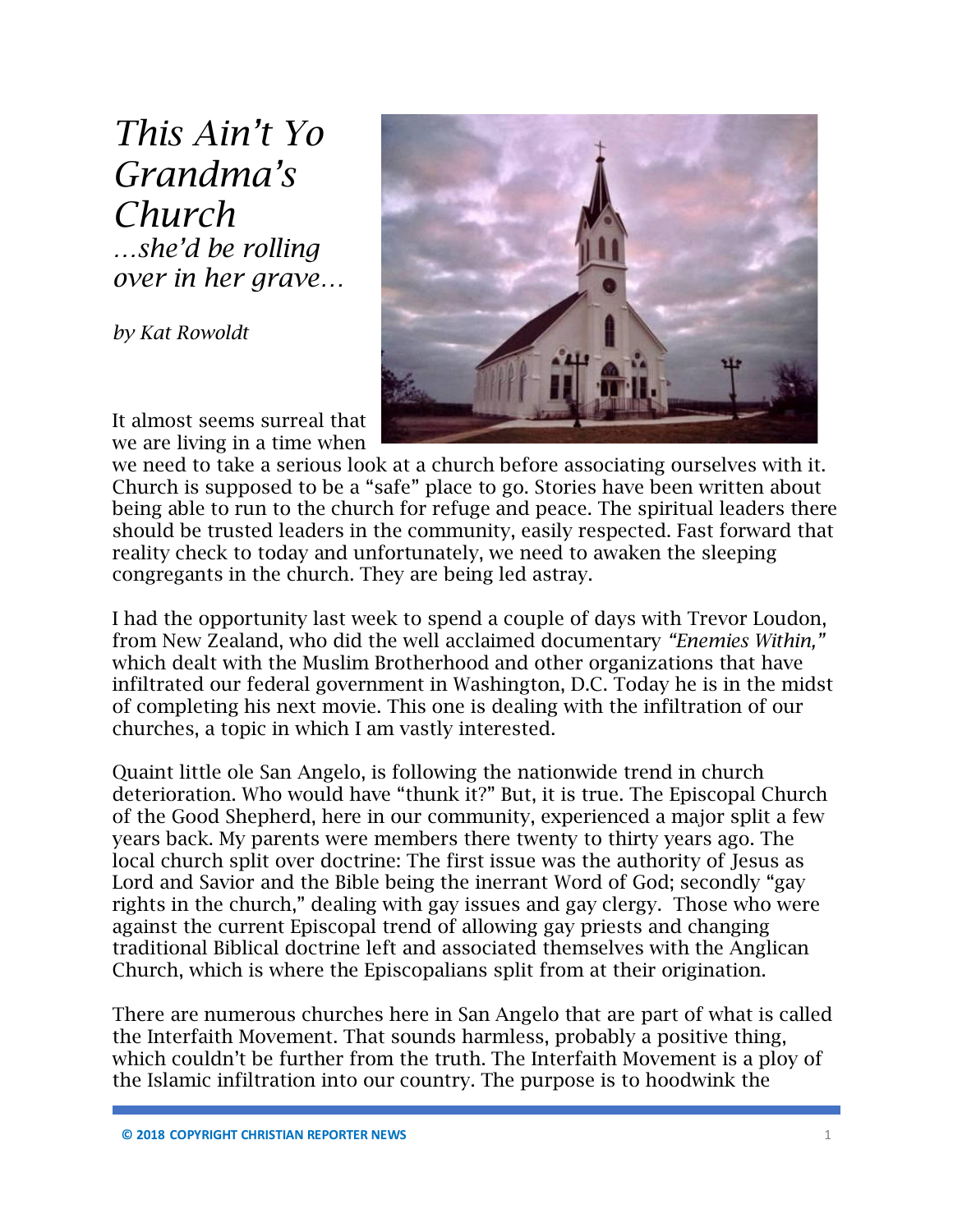participants into thinking Muslims are friendly, harmless neighbors to have. Their propaganda is thick, well planned, and pre-orchestrated to achieve this goal.

Southland Baptist Church scheduled two such Interfaith Dialogue events. One was scheduled for November 5<sup>th</sup>, but the imam was a no-show at the last minute. That was the day when a lone gunman walked into a church in Sutherland Springs, Texas, and massacred twenty-six church attendees and injured countless others. At that time, the shooter was still unknown, though there was plenty of speculation that he was a Muslim. The attendees were told he had received a short notice temporary duty assignment and had to leave on short notice that afternoon. Only the Jewish participant, Ami Flint, was there and she spoke of Judaism.

It was rescheduled for Sunday, February 11, 2018. Once again, the imam canceled. Since he was the main speaker for this event, the entire event was canceled.

My question is this: Why would a Christian church invite into its facility someone who represents an ideology whose primary purpose is to either forcibly cause Christians and Jews to submit to Islam (Islam means submit) or kill them? We are witnessing this daily across the world. It's not a myth. Christians and Jews are being slaughtered daily in the name of Allah.

It only takes a few minutes of speaking with someone from a country that has already been infiltrated to discover the nightmare they are living. Those in the know, say that the United Kingdom is a lost cause. It is quickly falling completely under Islamic rule, which means Sharia Law and a third-world existence.

There are a few European countries that are fighting back and standing their ground. They are witnessing firsthand the destruction of history, ancient ruins, museums, music, culture, society, etc. in their neighboring countries. A dear friend of mine in Austria, Elisabeth Sabaditsch-Wolff, tells the horrific truth of the destruction happening in her homeland. Women and children are gang raped in the city square, but no one will go to the aid of the victims, because the massive mobs of Muslim men surrounding them and watching will turn on them in a heartbeat.

It is alarming when people from other countries are coming to America to warn us of what is really happening and heading our way. Elisabeth from Austria, Trevor Loudon from New Zealand, Nick Adams from Australia, and countless others. We best heed their warnings.